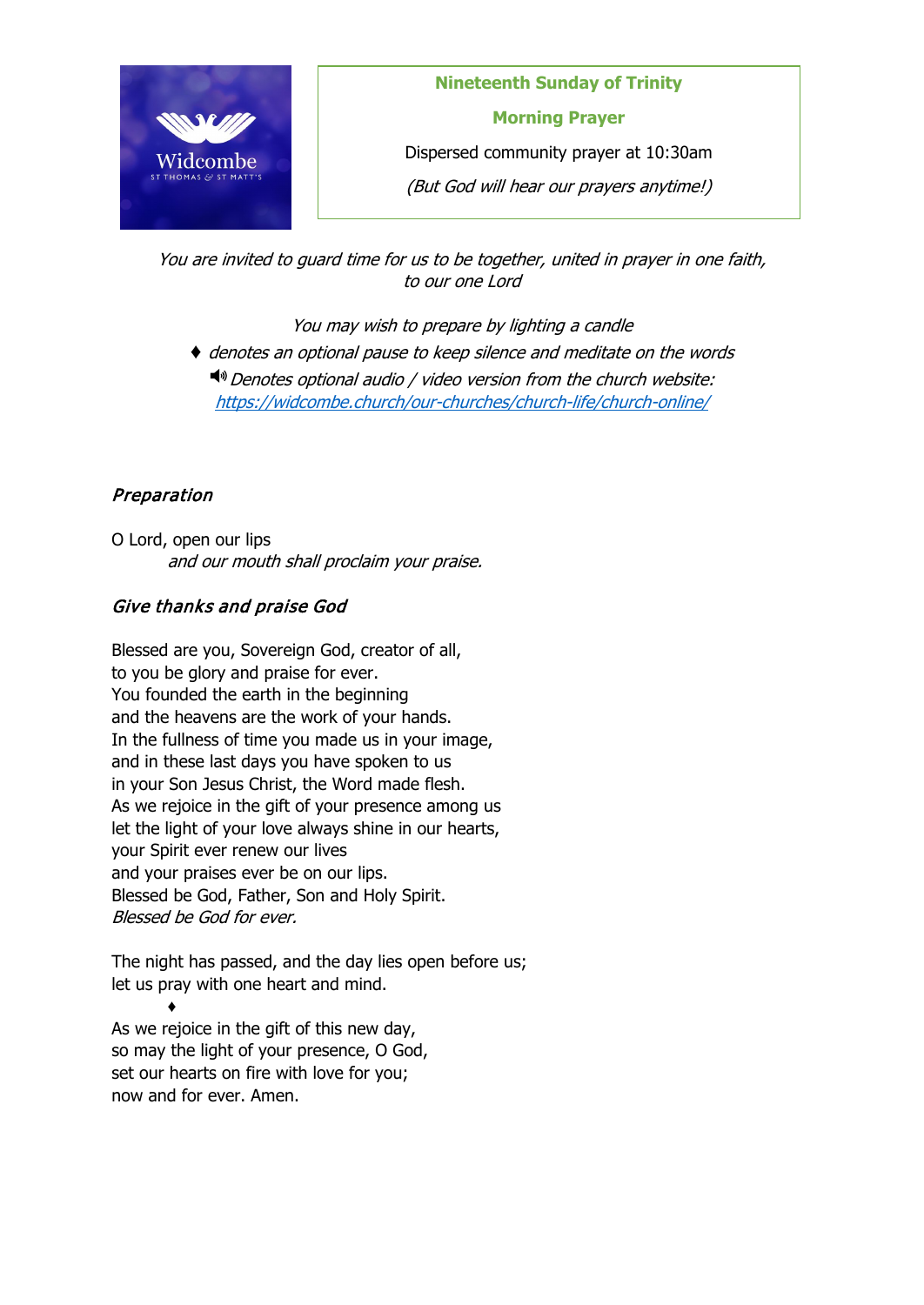# Psalm 133. The Blessedness of Unity – A Song of Ascents

**<sup>1</sup>**How very good and pleasant it is when kindred live together in unity! <sup>2</sup> It is like the precious oil on the head, running down upon the beard, on the beard of Aaron, running down over the collar of his robes. **<sup>3</sup>**It is like the dew of Hermon, which falls on the mountains of Zion. For there the Lord ordained his blessing, life for evermore. ♦

Glory to the Father and to the Son and to the Holy Spirit; as it was in the beginning is now and shall be for ever. Amen.

#### The Apostles' Creed

I believe in God, the Father almighty, creator of heaven and earth.

I believe in Jesus Christ, his only Son, our Lord, who was conceived by the Holy Spirit, born of the Virgin Mary, suffered under Pontius Pilate, was crucified, died, and was buried; he descended to the dead. On the third day he rose again; he ascended into heaven, he is seated at the right hand of the Father, and he will come to judge the living and the dead.

I believe in the Holy Spirit, the holy catholic Church, the communion of saints, the forgiveness of sins, the resurrection of the body, and the life everlasting. Amen.

♦

 $H$ ymn

Breathe on me, Breath of God, Fill me with life anew, That I may love what Thou dost love, And do what Thou wouldst do.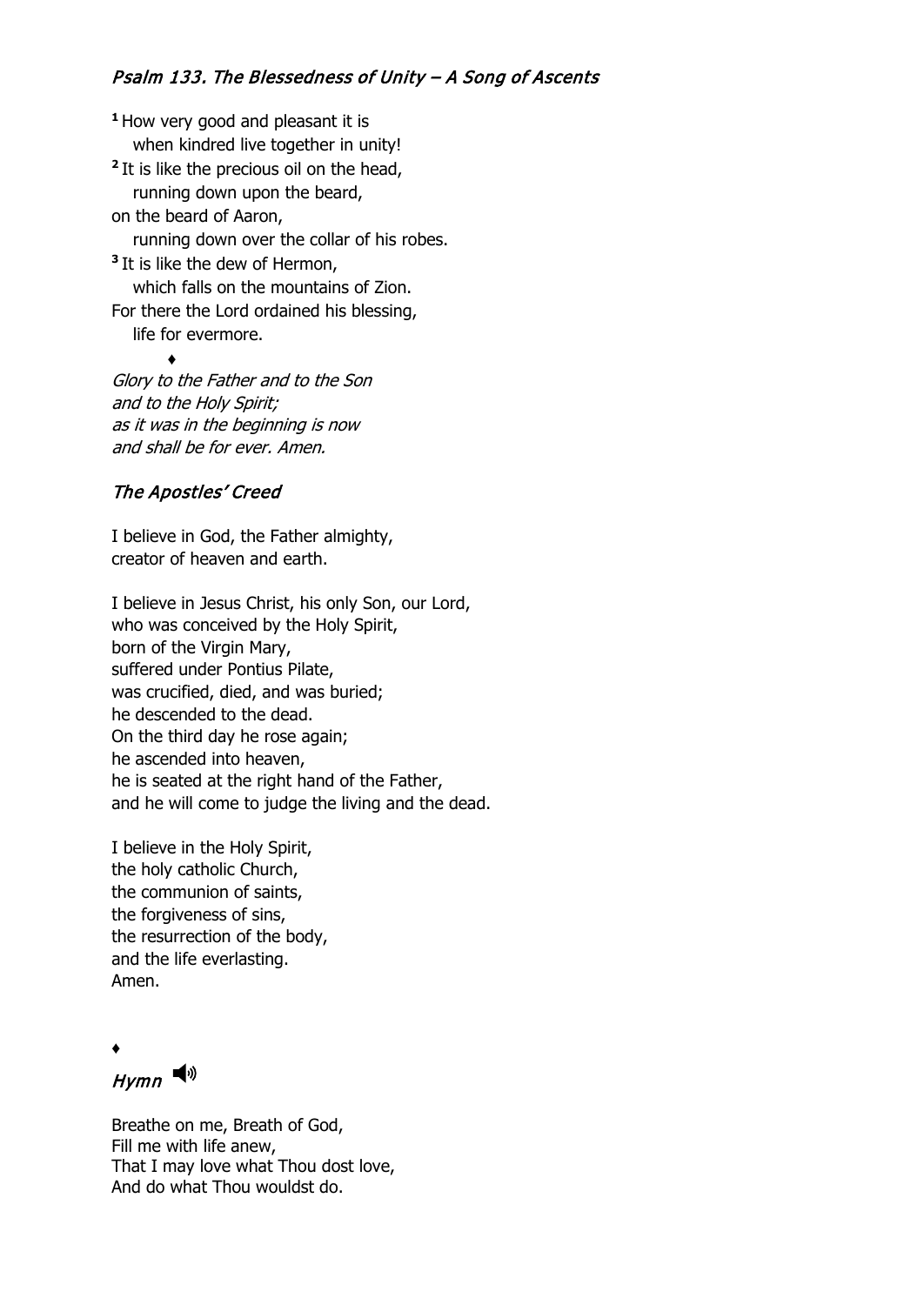Breathe on me, Breath of God, Until my heart is pure, Until with Thee I will one will, To do and to endure.

Breathe on me, Breath of God, Till I am wholly Thine, Until this earthly part of me Glows with Thy fire divine.

Breathe on me, Breath of God, So shall I never die, But live with Thee the perfect life Of Thine eternity.

# Intercessions

When we pray I'm going to say "Lord of All", and if you respond "Bring Peace".

Lord we want to thank you for our world, for the beauty of it. For the weather the sun and the rain, the plants and the animals. Help us to care for this creation, to bring glory to you.

Lord of All, **Bring Peace.** 

Lord I was to thank you for the diversity of this world. Thank you for all the different countries and all the different people in these countries. Let us take a moment to think of one country. And Father we bring this country to you, we lift it up to you and pray that you would give the leadership of that country wisdom and that they would follow your wisdom. We pray for an end to oppression and we pray a blessing on that country.

#### Lord of All, **Bring Peace.**

Jesus thank you for the way you are using covid to draw people to you. We pray that more people would find you. We pray that you would weaken and stop this virus and that you would reduce the spread of it. Enable doctors to find cures and vaccines.

#### Lord of All, **Bring Peace.**

Father we pray for those leaders and those in authority. We pray a blessing on the Queen and ask that you would grant her wisdom. We pray for Boris and the government, that they would follow your wisdom and that they would also be blessed. We lift up BANES council to you that they would take your council and follow that. We lift up heads of companies, heads of schools, heads of churches, especially Tim and Jenny, Lord that they would know your peace and know what things to do, and what things to lay down or not to do, to keep everyone safe and bring glory to you.

#### Lord of All, **Bring Peace.**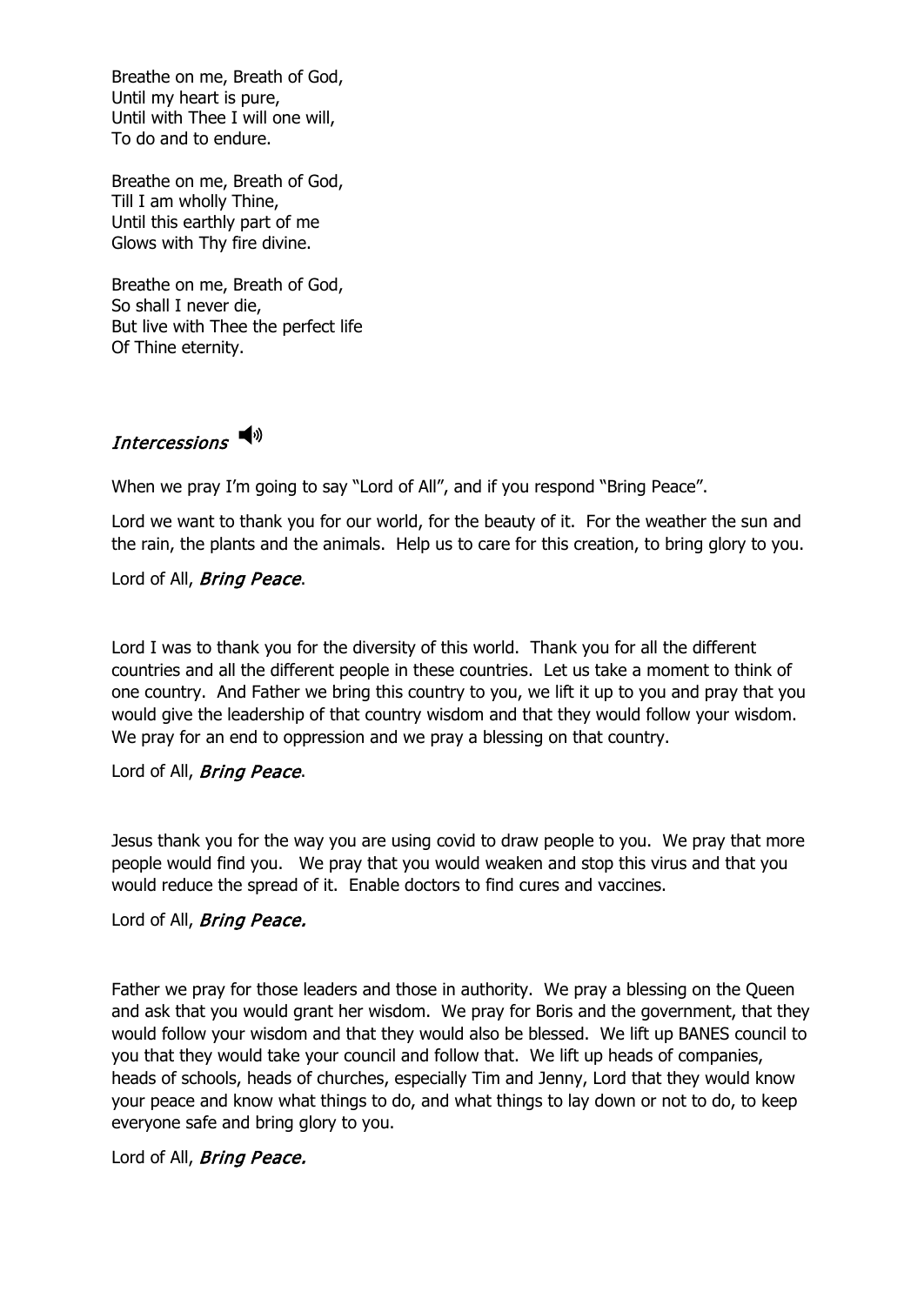In a moment of silence we bring those who we know who are ill, or in need or who are struggling. Jesus would you bless them, would you give them your peace and would you lead them on your path.

Lord of All, **Bring Peace.** 

We pray for ourselves that day by day we'd see you more clearly, we'd love you more dearly and follow you more nearly.

## Lord of All, **Bring Peace.**

Jesus, lamb of God, have mercy on us. Jesus bearer of our sins, have mercy on us. Jesus redeemer of the world, give us your peace.

#### **Amen**

**Merciful Father, accept these prayers for the sake of your Son, our Saviour Jesus Christ. Amen**

♦

The Word of God

# **Old Testament reading: Numbers 20: 1-13**

# **Water From the Rock**

**20** In the first month the whole Israelite community arrived at the Desert of Zin, and they stayed at Kadesh. There Miriam died and was buried.

**<sup>2</sup>**Now there was no water for the community, and the people gathered in opposition to Moses and Aaron.**<sup>3</sup>**They quarrelled with Moses and said, "If only we had died when our brothers fell dead before the Lord! **<sup>4</sup>**Why did you bring the Lord's community into this wilderness, that we and our livestock should die here? **<sup>5</sup>**Why did you bring us up out of Egypt to this terrible place? It has no grain or figs, grapevines or pomegranates. And there is no water to drink!"

**<sup>6</sup>**Moses and Aaron went from the assembly to the entrance to the tent of meeting and fell facedown, and the glory of the Lord appeared to them. **<sup>7</sup>**The Lord said to Moses, **<sup>8</sup>**"Take the staff, and you and your brother Aaron gather the assembly together. Speak to that rock before their eyes and it will pour out its water. You will bring water out of the rock for the community so they and their livestock can drink."

**<sup>9</sup>**So Moses took the staff from the Lord's presence, just as he commanded him. **<sup>10</sup>** He and Aaron gathered the assembly together in front of the rock and Moses said to them, "Listen, you rebels, must we bring you water out of this rock?" **<sup>11</sup>** Then Moses raised his arm and struck the rock twice with his staff. Water gushed out, and the community and their livestock drank.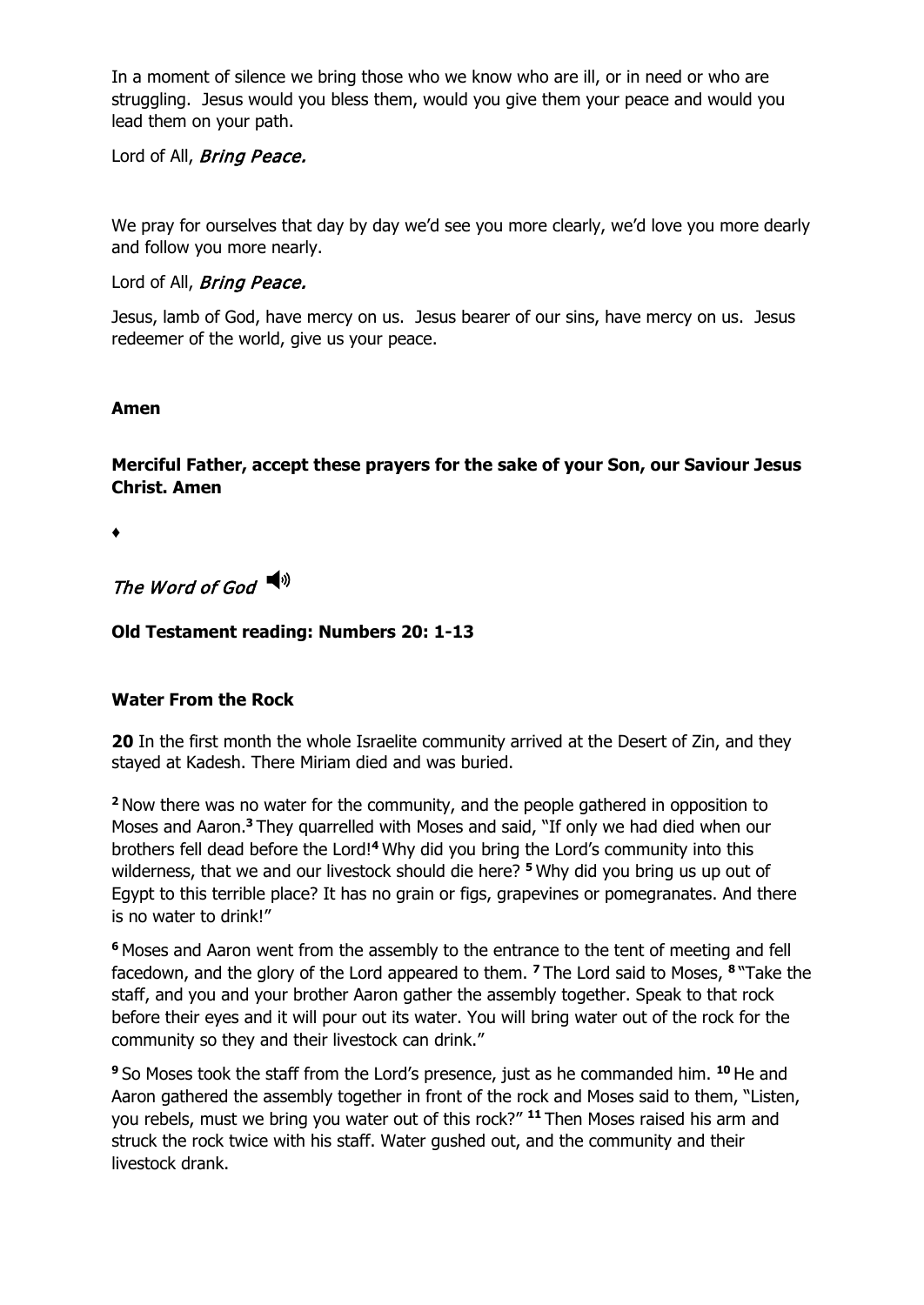**<sup>12</sup>** But the Lord said to Moses and Aaron, "Because you did not trust in me enough to honour me as holy in the sight of the Israelites, you will not bring this community into the land I give them."

<sup>13</sup> These were the waters of Meribah,<sup>[\[a\]](https://www.biblegateway.com/passage/?search=Numbers%2020:1-13&version=NIV#fen-NIV-4325a)</sup> where the Israelites quarrelled with the Lord and where he was proved holy among them.

# **New Testament reading: Matthew 8: 23-27**

## **Jesus Calms the Storm**

**<sup>23</sup>** Then he got into the boat and his disciples followed him. **<sup>24</sup>** Suddenly a furious storm came up on the lake, so that the waves swept over the boat. But Jesus was sleeping. **<sup>25</sup>** The disciples went and woke him, saying, "Lord, save us! We're going to drown!"

**<sup>26</sup>** He replied, "You of little faith, why are you so afraid?" Then he got up and rebuked the winds and the waves, and it was completely calm.

**<sup>27</sup>** The men were amazed and asked, "What kind of man is this? Even the winds and the waves obey him!"

# Reflection<sup>(1)</sup>

You know one thing I am really certain of in life, in work…in everything, is that starting strong is good - but finishing strong is everything.

What do I mean by that?... Well, one of the many things I love about the Bible is that it portrays its heroes warts and all! It's not overly romantic or fanciful about those seeking to follow God but rather sometimes offers some searingly honest accounts of the woeful frailties of good people… Sadly, there are many great characters in scripture who ran so well for a while, only later to stumble and fall – some catastrophically! David for example was an amazing man after God's own heart. A worshipper who wrote amazingly intimate and worship-invoking psalms, who defeated giants and inspired a nation. In later years however, when he should have been leading his people, he commits adultery and then arranges to have Bathsheba's husband Uriah, one of his loyal mighty men, killed in battle (2 Samuel 11). Or there's King Solomon, who longs for and is endowed with extraordinary Godly wisdom bringing unprecedented prosperity to Israel, who later allows his many wives to turn his heart to idolatry (1 Kings 11:3-4).

In 2 Chronicles we meet the godly King Jehoshaphat, who later allies himself with the wicked Ahab and his evil son. Or there's King Joash who starts by repairing the house of the Lord with sweeping reforms, but later abandons God, turns to idols, and murders the son of the man who had raised him. The list goes on….and they offer to us all a warning that starting well is no guarantee of finishing well.

So where's this cheerful sermon going? Well, today in our wilderness series we hear the sobering account of Moses, one of the greatest men of God in history, stumbling near the finish line. His mission and longing had been to lead God's people into the Promised Land. But now he appears to make a single catastrophic mistake - and consequently is told that he can't now be the one to lead Israel into the land. So what is really happening here – and what we can we learn in these sobering days?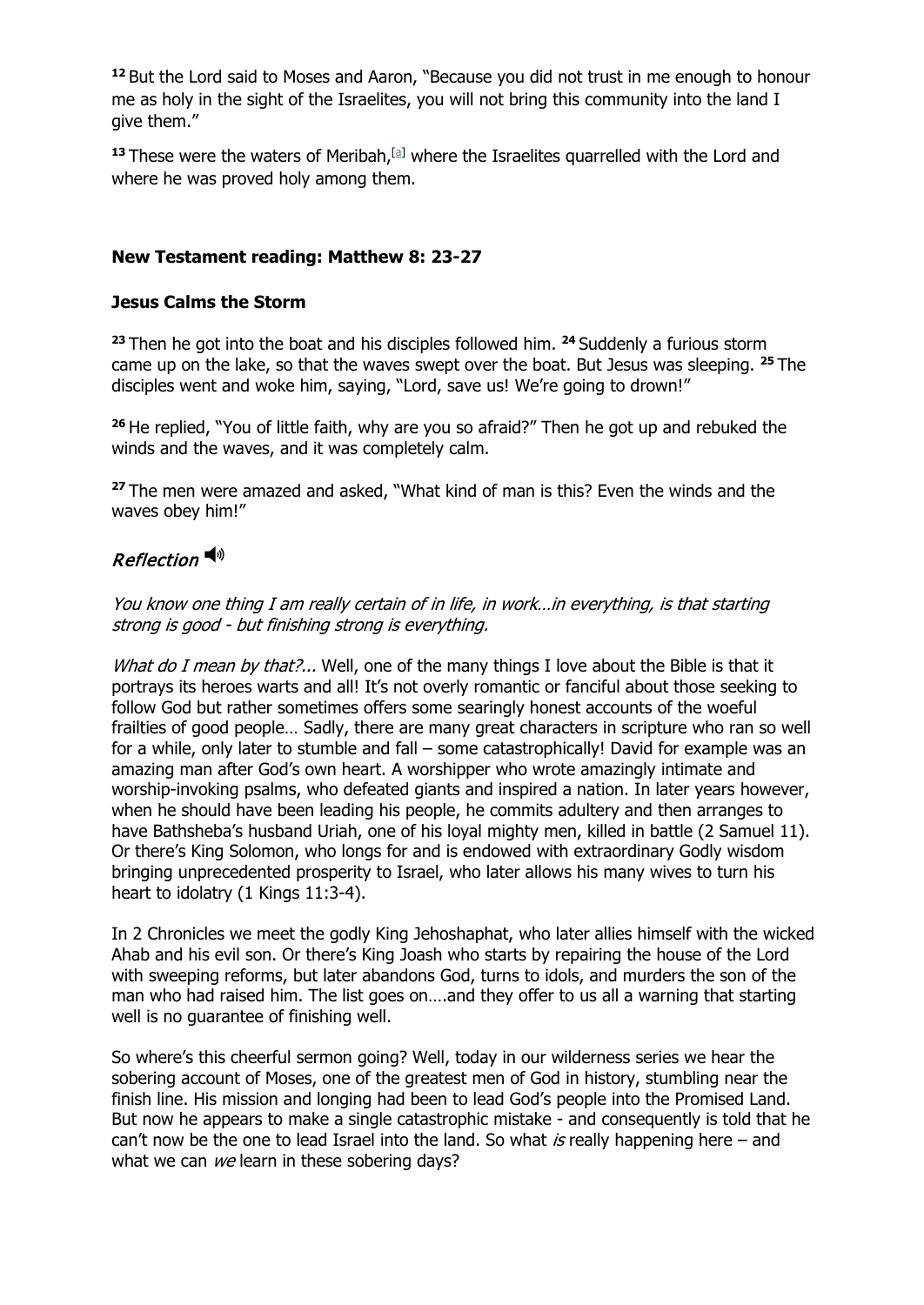In the midst of this desert parched land, no doubt still grieving the loss of his sister Miriam, Moses faces a mutinous people, accompanied only by Aaron. He needed a solution from God – a God who had provided water before - a God who would *surely* come through again? So, prostrate, the brothers approach Yahweh – it's a good meek starting position – one of humble adoration, intercession and dependence, we're told that "... the glory of the Lord appeared to them" (Numbers 20:6). He experiences the glory of the Lord, he hears the voice of the Lord and receives the command of the Lord... "Take the staff... gather the assembly... Speak to that rock before their eyes, and it will pour out its water"… "So Moses took the staff from the Lord's presence, just as he commanded him." Fantastic… "He and Aaron gathered the assembly together in front of the rock", great!...and then it all begins to unravel. "and Moses said to them, "Listen, you rebels, must we bring you water out of this rock?" Then Moses raised his arm and struck the rock twice with his staff. Water gushed out, and the community and their livestock drank" (Num 20:9-11).

Ok – so he hit it!? Twice actually – but it's not a big deal right? I mean – water still came out, eventually – after the second hit!?

But Moses had struck the rock when God had told him to simply speak to it… And that's significant because, of course, back in Exodus 17, Moses had already been through this once before – the time God *had* told him to hit a rock.

So why did he hit it this time? Well, I guess we'll never really fully know. But maybe he hadn't really been listening… I think he was angry, fed up of the people always moaning, maybe still raw over Miriam's death, angry at the world, the sand, the heat… and maybe angry with God for the place they'd all found themselves in. And for me that thought is a sobering one. Because for Moses it has unimaginable consequences - "Because you did not trust in me, (says the Lord) to show my holiness before the eyes of the Israelites... you shall not bring this assembly into the land that I have given them." After everything  $-$  Moses now isn't getting in!

You see, I think Moses, in modern day parlance, may well have suffered with what we'd now refer to as anger management problems and, you may laugh, but Moses was angry when he killed the Egyptian taskmaster who he found beating a fellow Israelite (Exod. 2:11-12; Acts 7:23-24). And forty years later, when confronting Pharaoh, even though the Lord had specifically prepared Moses by telling him that He would harden Pharaoh's heart, when Pharaoh repeatedly refuses to let Israel go, Moses "went out from Pharaoh in hot anger" (Exod. 11:8). And later, when Moses finds the people worshiping the golden calf, in anger he smashes up the Ten Commandments (Exod. 32:19). Now you might argue a lot of this was 'righteous' anger but for me these unchecked, unresolved, unsubmitted patterns of behaviour is partly what now, some 40 years later, causes him to strike the rock in anger, twice, which results in him being excluded from the Promised Land.

The Scottish hymn writer, George Matheson, once said, "There are times when I do well to be angry, but I have mistaken the times."

Maybe your besetting sin isn't anger, but whatever entangling sin keeps tripping you up, Moses' failure to deal with it, warns us all to take seriously the need to identify that fault, to recognise our need of God's mercy, forgiveness and healing, to bring it to God, to seek his mercy and transformation and *see* it nailed on the cross, before it causes us personally to stumble catastrophically.

Now maybe to a modern reader, it might seem a rather minor detail of *hitting* rather than speaking to the rock? ...But to God, the *little* details *really* matter – and so they should for us. When God graciously speaks to us, He doesn't waste words – everything He says is important, beautiful, full of wisdom, authority, life and power. And so if we, to our detriment, take those words lightly or irreverently, with distain or disregard - the outworking of that can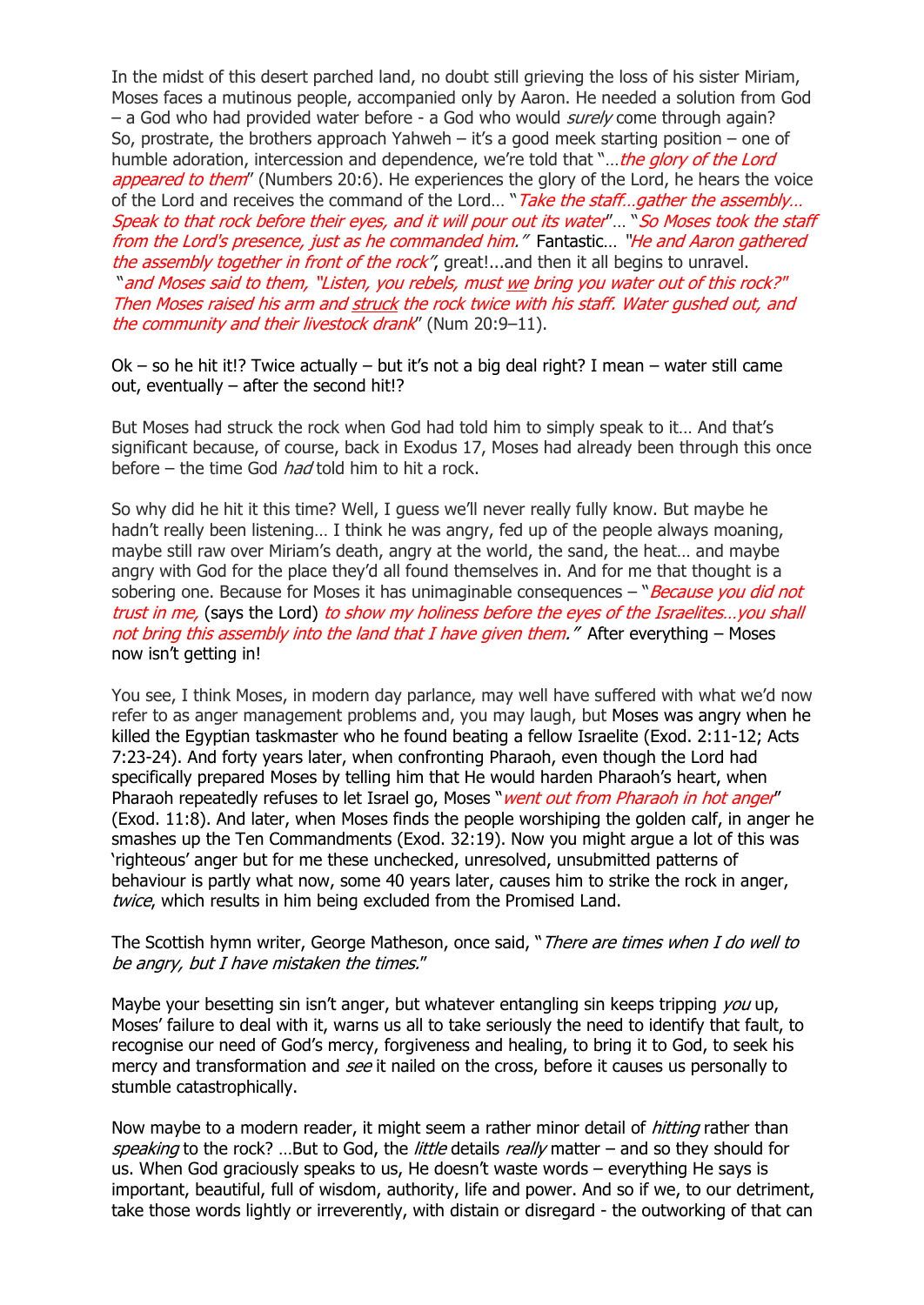be ruinous. Now of course we know that mercifully, God is patient, gracious and forbearing – but let's never forget that He is God - the King of Kings – He's the Holy One.

I'm reminded of a section from C.S. Lewis's brilliant novel, The Lion the Witch & the Wardrobe:

#### "Aslan is a lion - the Lion, the great Lion." "Ooh" said Susan. "I'd thought he was a man. Is he - quite safe? I shall feel rather nervous about meeting a lion" ..."Safe?" said Mr Beaver ..."Who said anything about safe? 'Course he isn't safe. But he's good. He's the King, I tell you."

God is looking and longing for faithful sons and daughters, not impetuous toddlers. So, the challenge for me, for us all in these serious days, is to take God seriously. To take His living word, His words of life seriously. Let's not simply shrug off God's commandments as though they're not a big deal. What may seem to be a relatively small thing to us, may in fact be a really big thing to God. Developing the habit of a hearing ear and heartfelt Godly obedience can only bring an abundance of life to help us run fast and run strong.

In the flowing of the water, Moses filled an obvious and urgent need - but he missed the main point. The main purpose was to see God honoured as holy, as the ultimate provider, the one true, all sustaining, entirely faithful source of life and provision. Instead, in his anger at the problems Moses faced, in front of a crowd he wanted to both rebuke and wow, Moses found himself on a slippery slope.

#### "Listen now, you rebels; shall we bring forth water for you out of this rock?"

We? The sassy implication of that question is that *Moses and Aaron* were able to bring water from the rock! Suddenly God is relegated to the side-lines, He's out of the equation. It's all become about Moses and his leadership. It's been said that, 'they who claim power to themselves, deny it to God.' So Moses whacks it in a show of power, bravado, frustration, anger – who knows?... and we don't know how quickly he hits it again – but when nothing happens he does. …I like to think it's after a bit of a worried double take.

Violence was done to the rock, when only a gentle word was needed. And the staff given to Moses as a holy symbol of authority is turned into a mere human club.

Interestingly, God, in his mercy, does bring water gushing from the rock in spite of Moses' disobedience. God wanted after all to provide for Israel. But this act for Moses meant more than just a rebuke – he blew it and for him there were real lasting consequences.

So as I reflect on my life – not as vicar or church leader, but simply as a man, a Father, a husband and most importantly a child of God – I long for my life to have purpose and meaning, and I long to know I'm pleasing God, obeying Him, not just in the big things, but in the small things, in the daily decisions and choices I make, the paths I chose to walk along, the places I choose to find rest – the commands I read in His word and the voice of His Spirit. For me finishing strong is everything and to finish strong, I need to be stepping and running in obedience and faithfulness moment by moment, day by day.

So will you join with me today by renewing your decision to receive and know Christ and be fully known by Him; to yield every hidden corner of your heart, mind and soul to His light; to receive His forgiveness and embrace His Kingly rule over every part your life. If you've never done that before, maybe today is a great opportunity to make Jesus King of your life. It's really simple. It only requires you to ask.

Jesus says this: